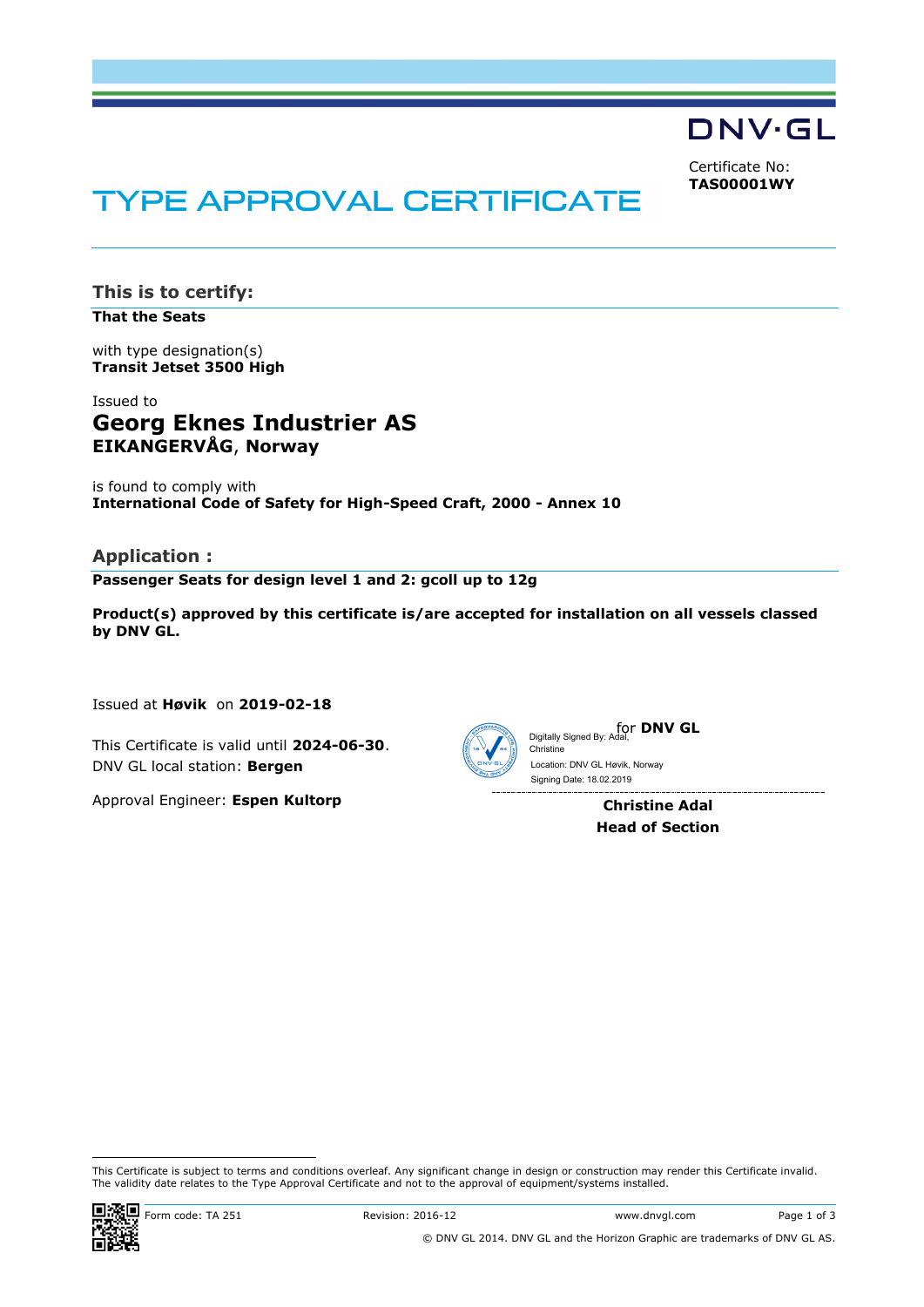Job Id: **262.1-028613-2** Certificate No: **TAS00001WY**

## **Product description**

Passenger Seats of "*Tip-up*"-design mounted on legs/rails fixed to deck of craft. Number of legs depends on number of Seats and actual level of collision design acceleration.

Type designation: "Transit Jetset 3500 High"

Basic construction consist of: Back/Bottom, Beam, Legs and Floor Rails. Basic materials are aluminium-profiles/plate/casting and steel bolts/details. Upholstery consists of foams/fabrics composed of different types and quality.

# **Application/Limitation**

The approval covers *strength and mounting* of Seats according to '2000 HSC Code':

- *Design level 1* as specified for collision acceleration/g<sub>coll</sub> up to 3g
- *Design level 2* as specified for collision acceleration/g<sub>coll</sub> from 3 to 12g

Seats are approved for the following conditions *relative to the craft:*

- *Forward* facing ('G-foot 4 bolts') for g<sub>coll</sub> up to 12g:
- o Maximum 4 Seats in row when placed on 2 legs without belt
- o Maximum 4 seats in row when placed on 4 legs with belt

*Forward and Rearward facing ('G-foot 4 bolts') for g<sub>coll</sub> up to 3g:* 

o Maximum 4 Seats in row when placed on 2 legs

Seats are to be mounted to deck as tested (ref. documentation overleaf):

*-* Fixation by 5mm rivets A2 spaced according drwg.no.421/01-A

Deck structure of craft is *not* part of this approval, but is assumed separately approved.

Seat/Lap-belts are *not* required to be installed for *Design Level 1*.

Other mounting and  $g_{coll}$  may be accepted based on separate approval case by case.

#### **Approval conditions**

Type Approval is issued based on Class Programme DNVGL-CP-0140 "Passenger and crew seats". The approval covers requirements to Seats in Ch.4.4, Ch.4.5 and Appendix 10 of the "International Code of Safety for High-Speed Craft, 2000", as referred to in DNV GL Rules for Classification of High Speed and Light Craft, Pt.3 Ch.7 at date of issue.

The approval covers the strength of Seat and mounting with respect to collision only. *Note: Restricted use of combustible materials according to 2000 HSC Code 7.4.3 is not part of this approval.*

Any Seat/Lap-belts are assumed separately approved according to relevant standard.

Any changes which may influence the strength/safety of the Seat/Table, shall be reported for evaluating the need for revision of the approval.

Any additional equipment may be accepted based on documentation and/or survey prior to installation, showing that strength/safety will not be influenced.